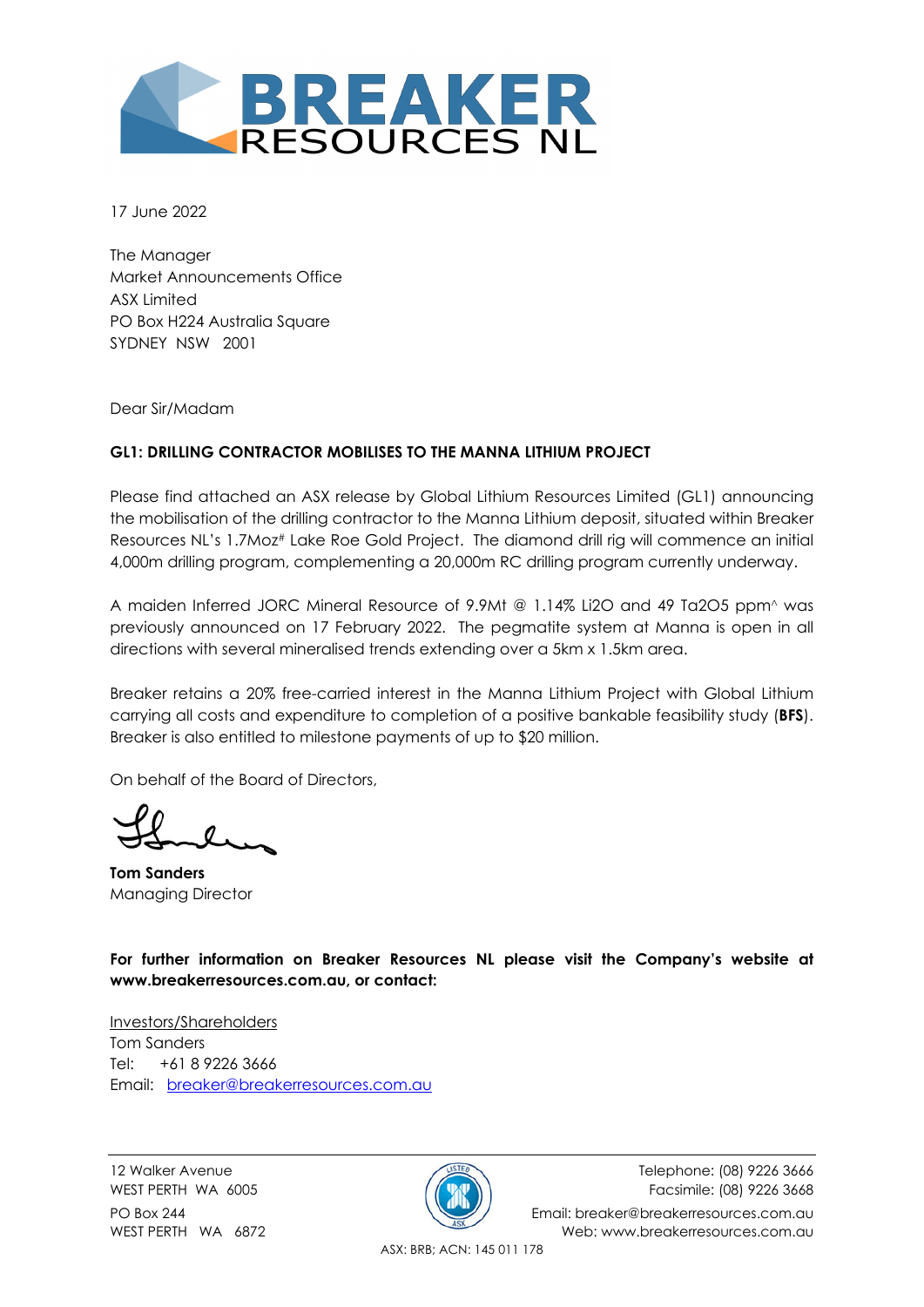

#### **About Breaker Resources NL**

Breaker Resources NL (ASX: BRB) is unlocking the potential of a new 1.7Moz greenfields gold district discovered in the Kalgoorlie region of Western Australia, the world's topranked mining jurisdiction.

The operational strategy is to develop a large open pit and underground gold mine while concurrently drilling to keep expanding the rapidly growing Resource. Major shareholders include the Electrum Gold Fund (10%), Paulson and Co (10%) and Franklin Templeton (6%).

The key attributes of the Lake Roe Project are its scale and high-grade mining optionality. Gold at the main deposit starts 5m from surface and occurs over a 150m-wide zone in a 3km-long single pit configuration, part of a 9km-long gold system. High-grade lodes discovered in the last year have confirmed that open pit mining will transition to underground mining.

Free-carried lithium interests situated within the Lake Roe project have the potential to fund a large part of the capital expenditure expected for a standalone development. PFSlevel pre-mining studies to date indicate no impediments to development.



**Project Location**

The exciting Ularring Project, situated in the emerging SW Yilgarn mineral province, hosts a known goldcopper system and untested nickel and PGE potential in a large, previously undrilled mafic-ultramafic belt. BRB's initial drilling is expected to start in the next 1-2 months.

# ^ The information in this report that relates to the Lake Roe Mineral Resource is based on information announced to the ASX on 20 December 2021. The information in this report that relates to the Manna Mineral Resource is based on information announced to the ASX on 17 February 2022. The Company confirms that it is not aware of any new information or data that materially affects the information included in the original market announcements and, in the case of estimates of Mineral Resources, all material assumptions and technical parameters underpinning the estimates in the relevant market announcement continue to apply and have not materially changed. The Company confirms that the form and context in which the Competent Person's findings are presented have not been materially modified from the original market announcement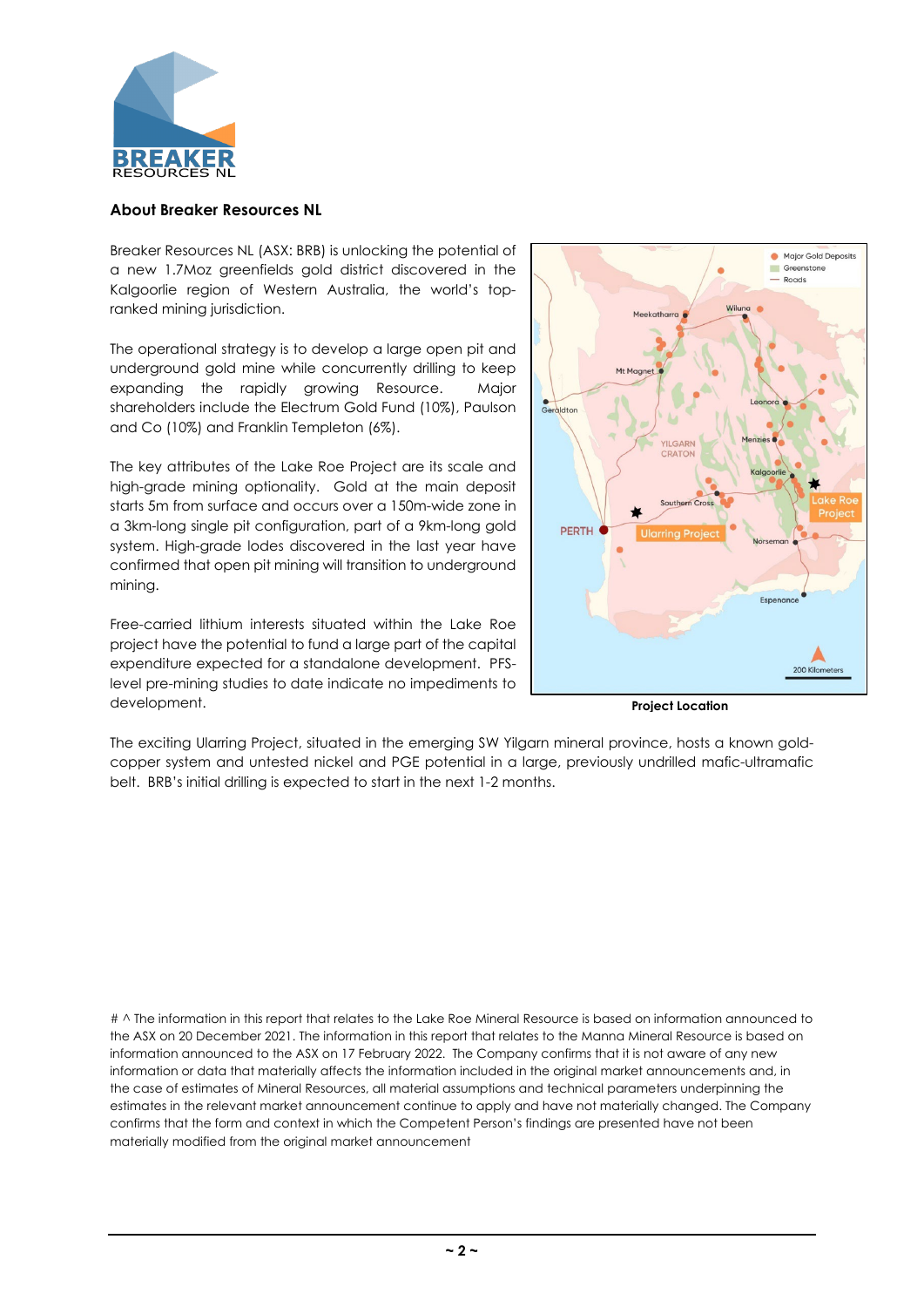

**16 June 2022**

# **DIAMOND DRILLING CONTRACTOR MOBILISES TO MANNA LITHIUM PROJECT**

# *Diamond Drilling to Target Resource Extension at Depth*

## **Key Highlights**

- Experienced drilling contractor, Mt Magnet Drilling (**Mt Magnet**), mobilises to Manna Lithium Project (**Manna**) with its diamond drilling (**DD**) rig to commence the deeper drilling program
- Initial 4,000m program will be GL1's first DD campaign at Manna since acquisition of project in December 2021
- The diamond core drilling is specifically targeting the Pegmatites at depths below the reverse circulation (**RC**) drilling program
- Results from Manna drilling campaign to be incorporated into updated Mineral Resource later this year

Growing multi-asset West Australian lithium company Global Lithium Resources Limited (**ASX: GL1**, "**Global Lithium**" or "the **Compan**y") is pleased to announce that the contractor for the planned DD drilling program at the Manna Lithium Project located 100km east of Kalgoorlie, Mt Magnet, has mobilised to site to commence work.

Earlier this year, experienced contractor Mt Magnet Drilling was appointed to undertake the Diamond drilling program which will initially comprise 4,000m of HQ core. Mt Magnet Drilling is a Western Australianbased drilling services company which specialises in DD mineral exploration drilling.

The Company has expanded the mobile camp at Manna to house the Geology team and both drilling contractors on site. Mt Magnet is scheduled to commence coring next week. The mobilisation of Mt Magnet to Manna follows the commencement of the initial 20,000m RC drilling program at the project by contractor Profile Drilling Services in May 2022.

**Page 1 of 4** | ACN 626 093 150 Suite 8, 7 The Esplanade, Mt Pleasant, WA 6153 **ASX:GL1** info@globallithium.com.au | **www.globallithium.com.au**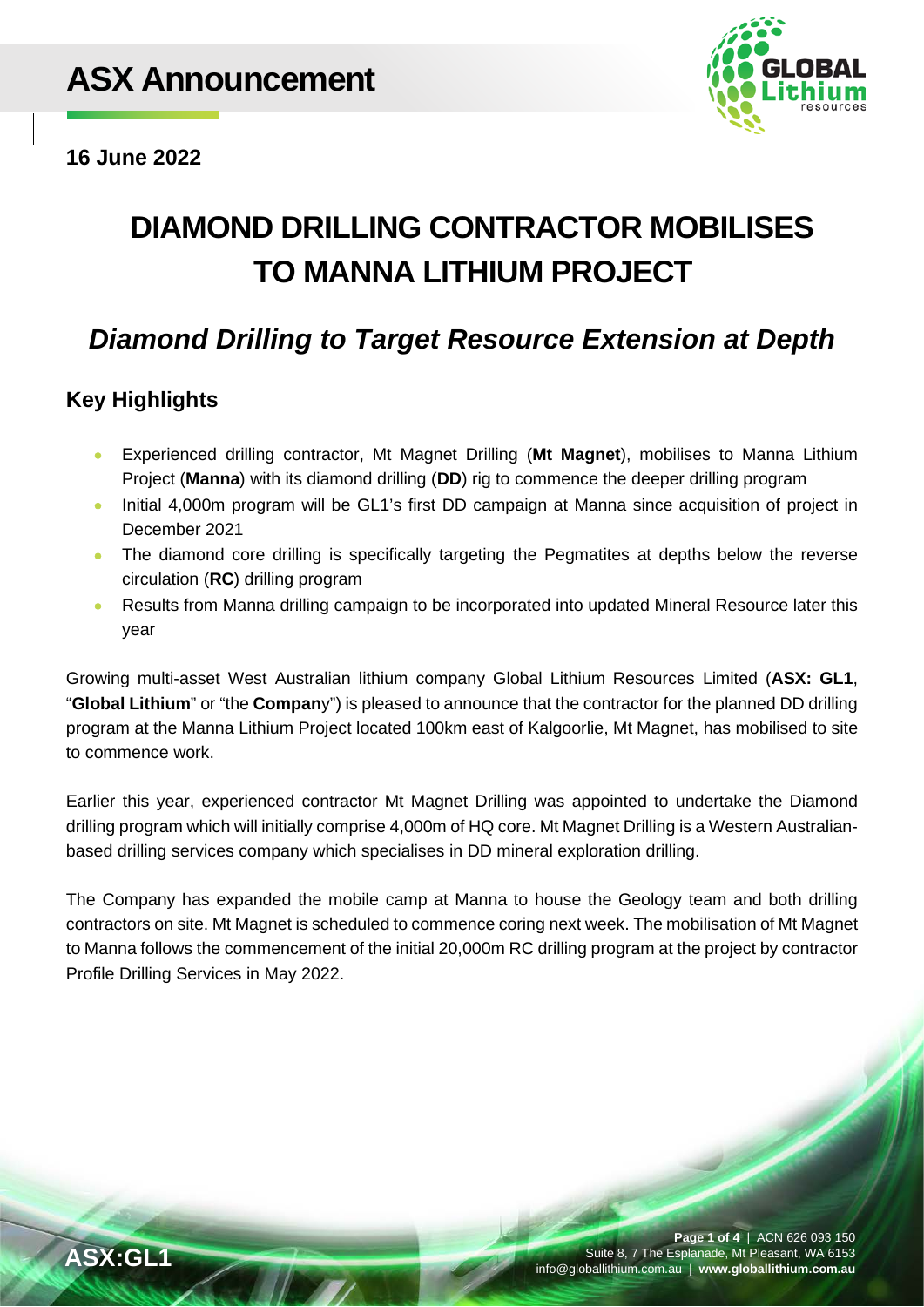The Manna Lithium Project hosts a maiden **Inferred Mineral Resource of 9.9Mt @ 1.14% Li2O** (100% basis)<sup>[1](#page-3-0)</sup>. The Company anticipates a Mineral Resource update to follow the drilling program along with additional metallurgical test work in Q4 2022.

### **Global Lithium Head of Geology Stuart Peterson commented,**

*"The addition of the Mt Magnet diamond drilling crew to the Manna Lithium Project will enable the Pegmatites to be targeted to a depth that has never been reached before at this project. The drilling information we gain from this program will enable the Company to look to expand the current lithium resource for the project and provide material for further metallurgical test work.* 

*"Mt Magnet is a highly experienced drilling contractor that I have worked with before in large-scale resource drilling programs and I am confident they will deliver this program on budget and schedule. We look forward to updating the market and shareholders of progress at Manna during drilling and then later as the initial results from this program become available."*



**Figure 1.** Mt Magnet Drilling Services mobilising to the Manna Lithium Project east of Kalgoorlie.

<span id="page-3-0"></span>**Page 2 of 4** | ACN 626 093 150 | ASX: GL1 Level 1, 35 Ventnor Ave, West Perth, WA 6005 info@globallithium.com.au | **www.globallithium.com.au** <sup>1</sup> Refer ASX release dated 17 February 2022.

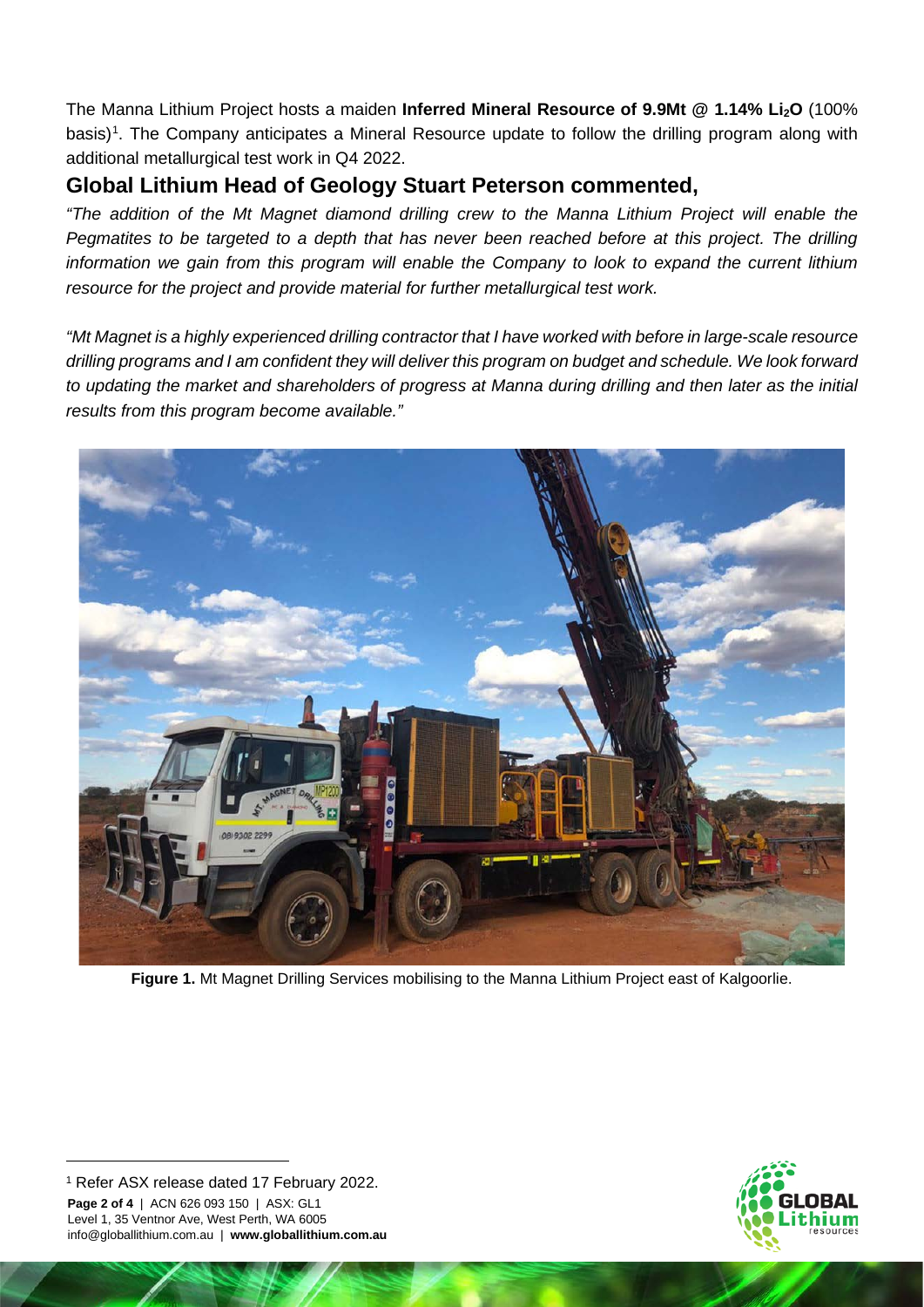

**Figure 2.** Manna Lithium Project Drilling Map.

Approved by the board of Global Lithium Resources Limited.

For more information:

#### **Ron Mitchell**

*Managing Director* [info@globallithium.com.au](mailto:info@globallithium.com.au) +61 8 6103 7488

**Victoria Humphries** *Media & Investor Relations* [victoria@nwrcommunications.com.au](mailto:victoria@nwrcommunications.com.au) +61 (0) 431 151 676